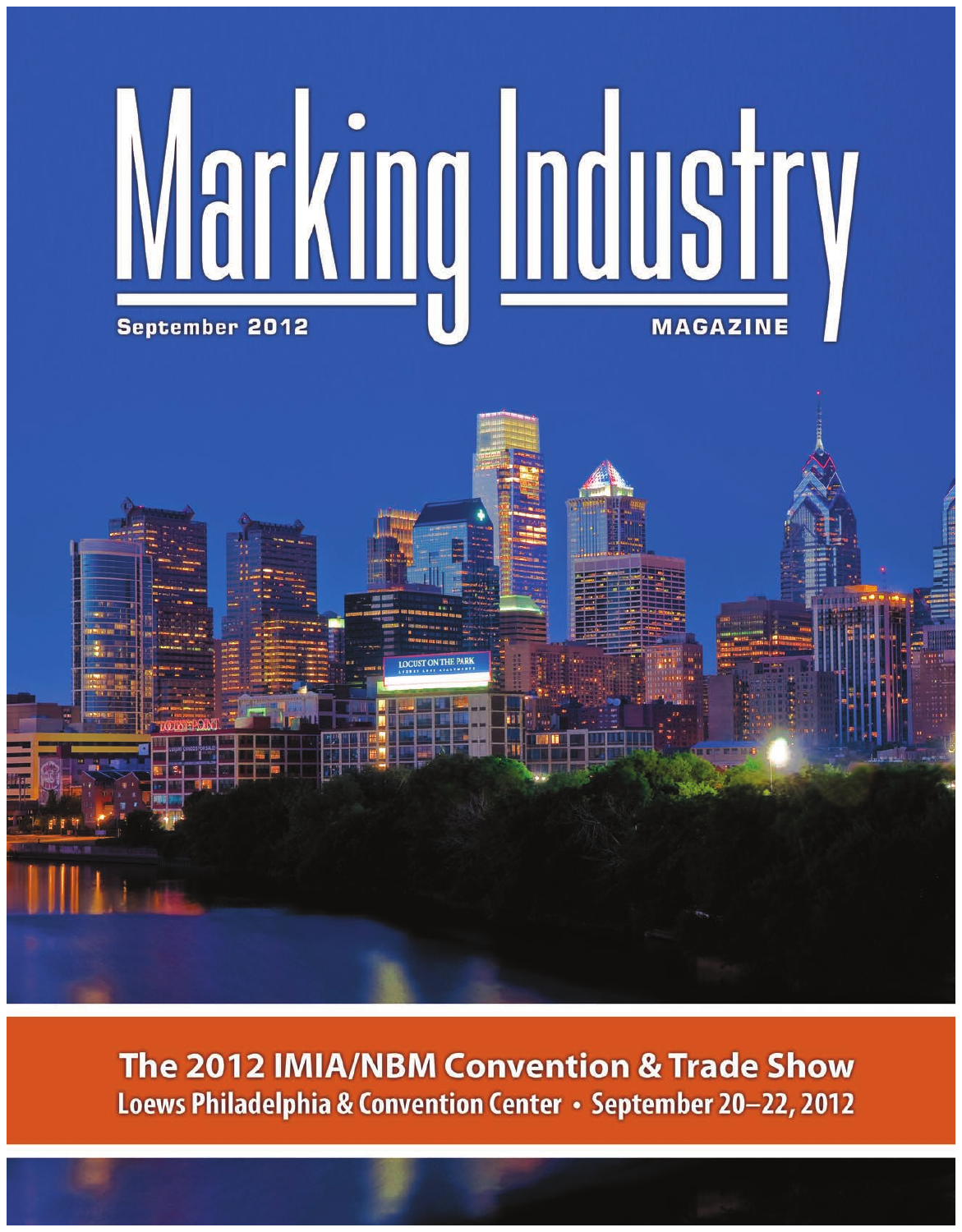DURABL **LASER MARKABLE ALUMINUM** 

# **CO2 Laserable Product for Extreme Outdoor Conditions**

**At Horizons Imaging Systems Group (ISG), there's a rich history of innovation, stretching back to the development of their photosensitive anodized aluminum product, Metalphoto®, in the years just after World War II. The Cleveland, Ohio-based company continues this tradition with DuraBlack®, the most recent addition to their identification product line. Sam Wainer, product manager for new product development, provided** *MIM* **with more details regarding DuraBlack's capabilities in tough environments.**

**Can you provide some background about Horizons Imaging Systems Group (ISG)?**

Founded in 1946, Horizons Imaging Systems Group (ISG) is a developer and

manufacturer of unique, high-value aluminum-based identification products. Our products are known for quality, durability and ease of use. With approximately 140 employees and our corporate offices in Cleveland, Ohio, we manufacture and market six core technologies: Metalphoto® photosensitive anodized aluminum, AlumaMark® laser markable aluminum, DuraBlack® laser markable aluminum, AlumaJet® inkjet printable aluminum, DuraJet® sub-surface inkjet printable aluminum and ID-Mark® light sensitive aluminum and polyester.

### **What is DuraBlack and how is it made? What makes it unique?**

DuraBlack is the *only* laser markable metal certified for outdoor usage that

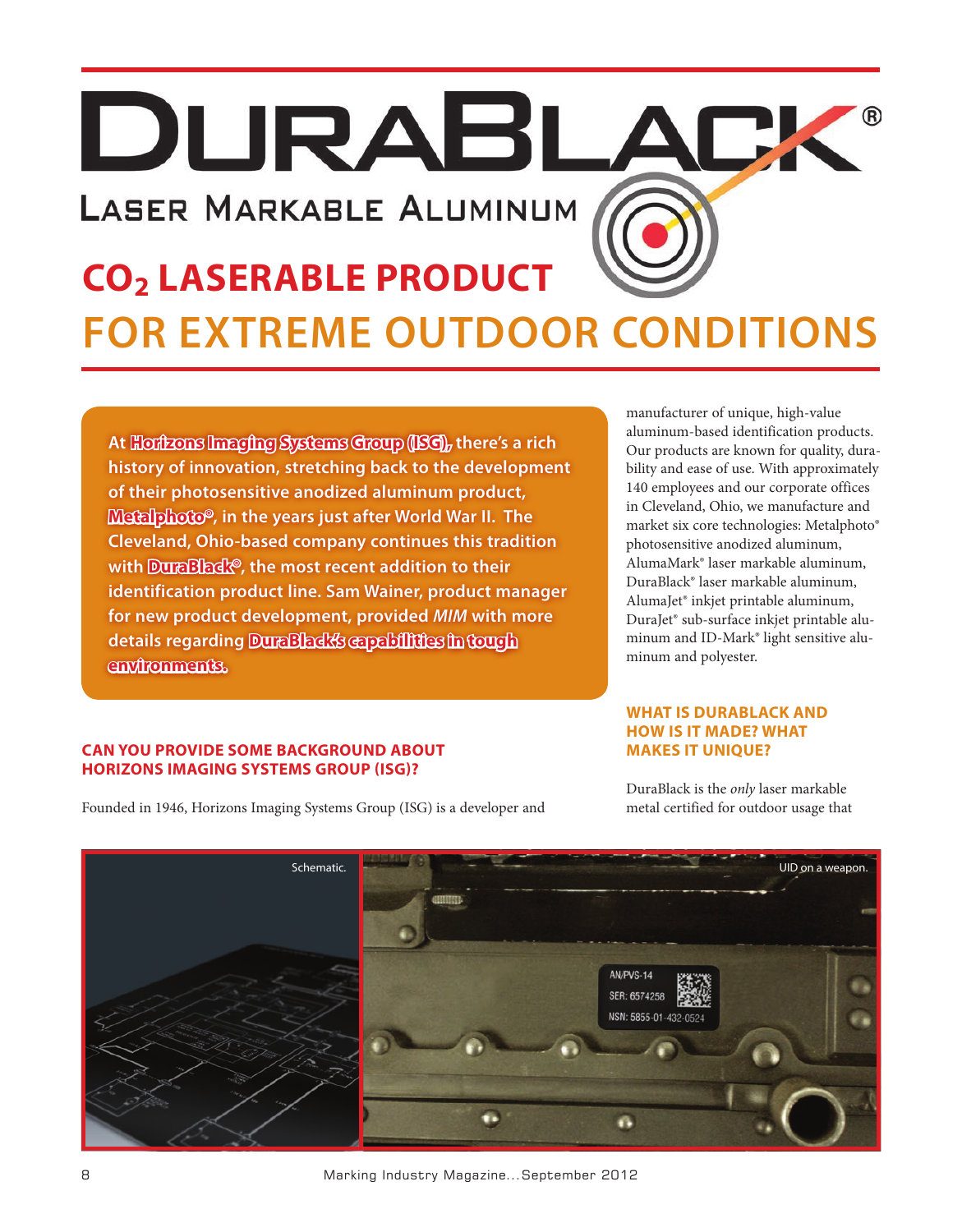does not require a chemical pretreatment or protective topcoat. Engineered for application in outdoor, marine, abrasive, chemical and high-temperature operating environments, DuraBlack is composed of a multi-level coating upon an anodized aluminum base layer. Its integrated abrasion-resistant coating reduces the need to apply a secondary protective topcoat. Available in both 0.005-inch and 0.020-inch thicknesses, it can be attached to either curved or flat surfaces with adhesive, rivets or screws. DuraBlack is marked with any  $CO<sub>2</sub>$  laser to produce a durable, high-resolution barcode or human-readable image.

### **What types of products can be created with it?**

It can be used to create outdoor signage and wayfinding signage; outdoor plaques/ memorials; military and industrial asset tags and barcode labels; and industrial nameplates/schematics.

### **WHAT SHORTCOMING IN THE market were you trying to address with this product?**

Several years ago, our sales team began to hear reports of laser marked black anodized aluminum fading outdoors. Field experience and laboratory tests confirmed that black anodized aluminum will fade outdoors, leading to label failure. In response to such reported failures, our R&D department sought to develop an outdoor durable product that could be marked with any CO<sub>2</sub> laser. DuraBlack was the result of that work.

### **How did Horizons ISG test the durability of this product?**

We did both internal testing and hired an independent laboratory (Detroit Testing Laboratory) to evaluate the material in terms of UV/sunlight, abrasion, heat, saltspray and chemical resistance. The result of those tests was certifications to several key military specifications, including: MIL-STD-130, A-A-50271 and MIL-DTL-15024F.



#### **How did DuraBlack perform?**

It exceeded expectations. In terms of outdoor exposure, DuraBlack endured 5,000 hours—an estimated eight to 10 years—of accelerated ultraviolet light and weather conditions in a Q-Sun UV chamber. As far as abrasive environments, it resisted 4,000 cycles on a Taber Abraser with a 1kg wheel load.

When tested in high temperature settings in an air oven, DuraBlack remained readable after one hour at 700 degrees. To simulate the conditions in marine environments, such as those found on commercial or military ships or on shipping containers, DuraBlack was placed in a salt spray corrosion chamber. It resisted 30 days of salt fog exposure per ASTM standards.

Finally, to gauge its performance in corrosive/chemical environments, it was submerged in industrial fluids per military requirements (MIL-STD-810G). DuraBlack withstood 96 hours of this harsh exposure and remained readable.

If you'd like to see the DuraBlack test results in greater detail, I would encourage you to visit our website, www.horizonsisg.com/durablack.html.

### **What has been the feedback so far from customers?**

DuraBlack has been out for about 12 months. In that time, sales have reached over \$100,000—a pretty good start. Customers love the product, both its

*continued on the next page*